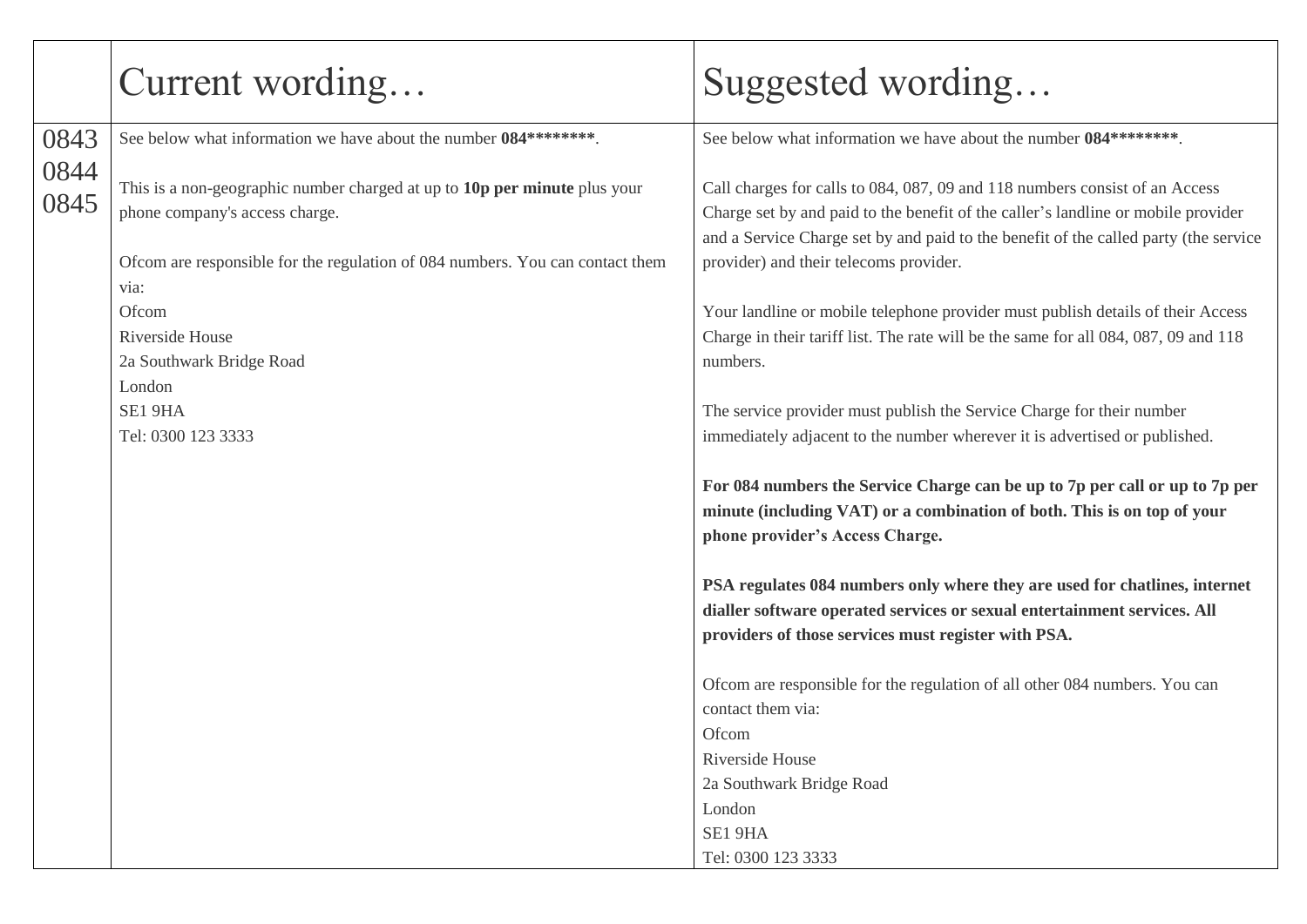| 0870                 | Unfortunately we don't have any information about the number 087********.                                                                                                                                                                                                                             | Unfortunately we don't have any specific information about the number                                                                                                                                                                                                                                                                                                                                                                                                                                                                                                                                                                                                                                                                                                                                                       |
|----------------------|-------------------------------------------------------------------------------------------------------------------------------------------------------------------------------------------------------------------------------------------------------------------------------------------------------|-----------------------------------------------------------------------------------------------------------------------------------------------------------------------------------------------------------------------------------------------------------------------------------------------------------------------------------------------------------------------------------------------------------------------------------------------------------------------------------------------------------------------------------------------------------------------------------------------------------------------------------------------------------------------------------------------------------------------------------------------------------------------------------------------------------------------------|
| 0871<br>0872<br>0873 | You should contact your phone network and ask them for details about this<br>number and service. Ask for the phone number of the company operating the<br>service (service provider) and contact them directly.<br>If you cannot contact the service provider, then please get it touch with us here. | $087*******$<br>Call charges for calls to 084, 087, 09 and 118 numbers consist of an Access<br>Charge set by and paid to the benefit of the caller's landline or mobile provider<br>and a Service Charge set by and paid to the benefit of the called party (the service<br>provider) and their telecoms provider.<br>Your landline or mobile telephone provider must publish details of their Access<br>Charge in their tariff list. The rate will be the same for all 084, 087, 09 and 118<br>numbers.<br>The service provider must publish the Service Charge for their number<br>immediately adjacent to the number wherever it is advertised or published.<br>For 087 numbers the Service Charge can be up to 13p per call or up to 13p<br>per minute (including VAT) or a combination of both. This is on top of your |
|                      |                                                                                                                                                                                                                                                                                                       | phone provider's Access Charge.<br>Where the Service Charge is more than 7p per call or per minute, the service<br>is regulated by PSA. However, most such services are not required to<br>explicitly register with PSA.<br>Where any 087 number is used for a chatline, internet dialler software<br>operated service or sexual entertainment service, irrespective of the level of<br>service charge, the service provider must register with PSA.<br>You should contact your phone provider and ask them for details about this<br>number and service. Ask for the phone number of the company operating the<br>service (service provider) and contact them directly.<br>If you cannot contact the service provider, then please get in touch with us here.                                                              |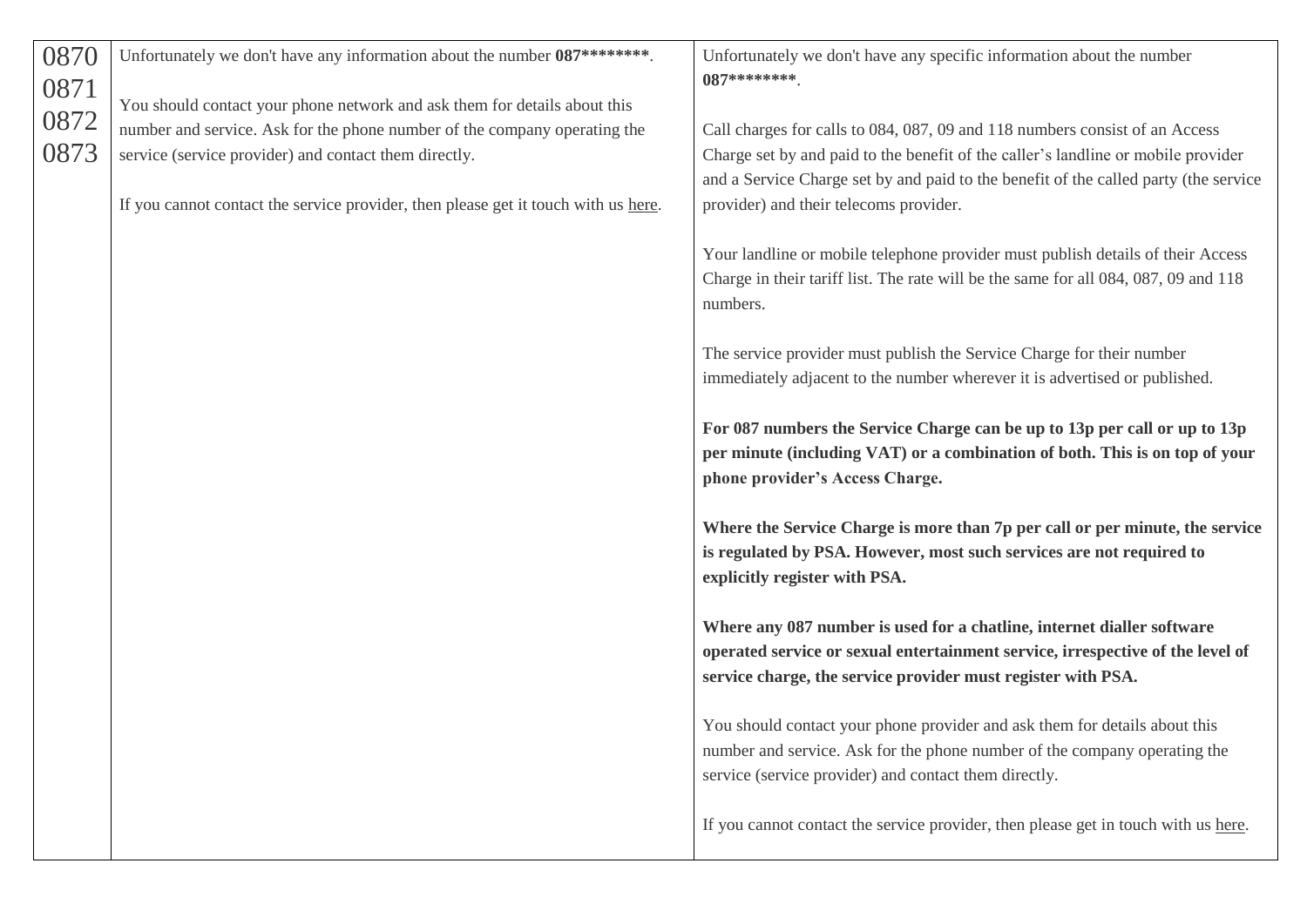| 090        | Unfortunately we don't have any information about the number 09*********                                                                               | Unfortunately we don't have any specific information about the number<br>09**********                                                                                                                                   |
|------------|--------------------------------------------------------------------------------------------------------------------------------------------------------|-------------------------------------------------------------------------------------------------------------------------------------------------------------------------------------------------------------------------|
| 091<br>098 | You should contact your phone network and ask them for details about this<br>number and service. Ask for the phone number of the company operating the | Call charges for calls to 084, 087, 09 and 118 numbers consist of an Access                                                                                                                                             |
|            | service (service provider) and contact them directly.                                                                                                  | Charge set by and paid to the benefit of the caller's landline or mobile provider<br>and a Service Charge set by and paid to the benefit of the called party (the service                                               |
|            | If you cannot contact the service provider, then please get it touch with us here.                                                                     | provider) and their telecoms provider.                                                                                                                                                                                  |
|            |                                                                                                                                                        | Your landline or mobile telephone provider must publish details of their Access<br>Charge in their tariff list. The rate will be the same for all 084, 087, 09 and 118<br>numbers.                                      |
|            |                                                                                                                                                        | The service provider must publish the Service Charge for their number<br>immediately adjacent to the number wherever it is advertised or published.                                                                     |
|            |                                                                                                                                                        | For 09 numbers the Service Charge can be up to £6.00 per call or up to £3.60<br>per minute (including VAT) or a combination of both. This is on top of your<br>phone provider's Access Charge.                          |
|            |                                                                                                                                                        | Where the Service Charge is more than 7p per call or per minute, the<br>number is regulated by PSA and the service provider must register with PSA.                                                                     |
|            |                                                                                                                                                        | Where any 09 number is used for a chatline, internet dialler software<br>operated service or sexual entertainment service, irrespective of the level of<br>service charge, the service provider must register with PSA. |
|            |                                                                                                                                                        | You should contact your phone provider and ask them for details about this                                                                                                                                              |
|            |                                                                                                                                                        | number and service. Ask for the phone number of the company operating the<br>service (service provider) and contact them directly.                                                                                      |
|            |                                                                                                                                                        | If you cannot contact the service provider, then please get in touch with us here.                                                                                                                                      |